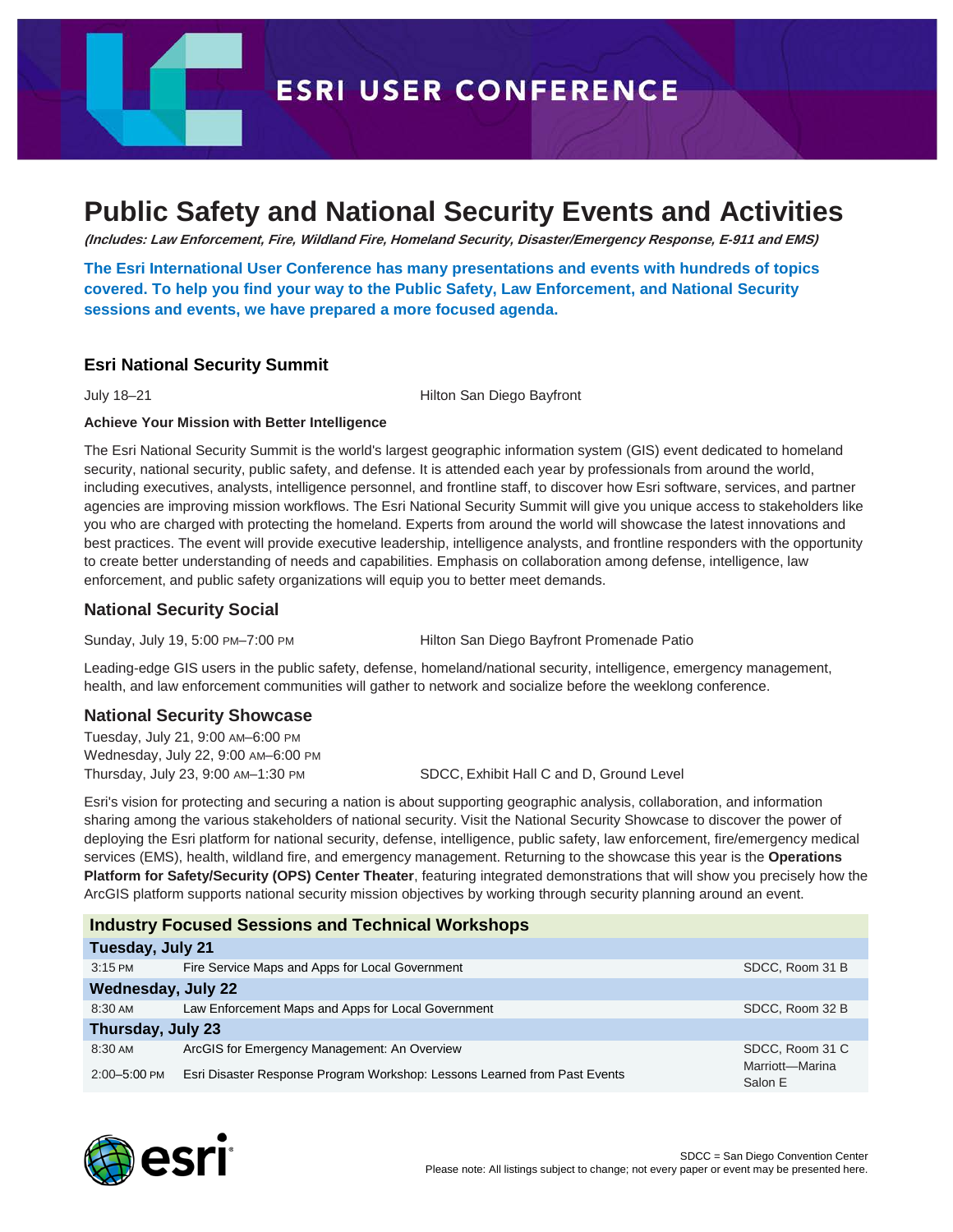## **Special Interest Group Meetings**

| Tuesday, July 21                                                                          |                                                         |               |                            |                 |
|-------------------------------------------------------------------------------------------|---------------------------------------------------------|---------------|----------------------------|-----------------|
| <b>NOON</b>                                                                               | <b>GIS for National Security SIG</b>                    | Sponsored by: | Snaptrend                  | SDCC, Room 30 D |
| <b>NOON</b>                                                                               | GIS for Search and Rescue SIG                           |               |                            | SDCC, Room 30 C |
| <b>Wednesday, July 22</b>                                                                 |                                                         |               |                            |                 |
| <b>NOON</b>                                                                               | <b>GIS for Law Enforcement SIG</b>                      |               |                            | SDCC, Room 30 D |
| <b>NOON</b>                                                                               | GIS for Structure Fire and Wildland Fire Management SIG |               |                            | SDCC, Room 30 C |
| Thursday, July 23                                                                         |                                                         |               |                            |                 |
| <b>NOON</b>                                                                               | GIS for Disaster and Emergency Management SIG           | Sponsored by: | 'At Hoc                    | SDCC, Room 30 E |
| <b>NOON</b>                                                                               | GIS for Emergency Call Taking and Dispatch SIG          |               |                            | SDCC, Room 30 D |
| Esri Disaster Response Program Workshop: Lessons Learned from Past Events<br>2:00-5:00 PM |                                                         |               | Marriott-Marina<br>Salon E |                 |

## **National Security Showcase—Public Safety Demo Theater Schedule**

## **Tuesday, July 21**

| 9:30 AM                   | Deploying Pre-Incident Planning maps in your public safety organization                                               |
|---------------------------|-----------------------------------------------------------------------------------------------------------------------|
| 10:00 AM                  | Real-time Predictive Analysis for Public Safety                                                                       |
| 10:30 AM                  | ArcGIS Online supporting IMT's during wildfire deployment                                                             |
| 11:00 AM                  | Applications of Space-Time Pattern Mining Tools for Law Enforcement Operations                                        |
| 11:30 AM                  | Spatial Analysis Workflow Automation in Emergency Response and Recovery                                               |
| <b>NOON</b>               | Applying Geographically Weighted Regression to the Analysis of Crime-Extending the Prediction Framework               |
| 12:30 PM                  | National Law Enforcement: Law Enforcement Operations with ArcGIS at the US Forest Service                             |
| 1:00 PM                   | NAPSG/DHS Incident Symbology Workgroup Update Phase 3                                                                 |
| 1:30 PM                   | Using Imagery and Lidar for Emergency Management                                                                      |
| 2:00 PM                   | Field Data Collection for Public Health using Collector for ArcGIS                                                    |
| 2:30 PM                   | 3D: The Next Dimension of Emergency Response                                                                          |
| 3:00 PM                   | RECEO-VS to SLICER: How Firefighting Tactics are Changing GIS for Public Safety                                       |
| 3:30 PM                   | Launching your ArcGIS Organization: An Implementation Approach for Jumpstarting your Fire Organization                |
| 4:00 PM                   | An overview of the ArcGIS for Emergency Management public information maps                                            |
| 4:30 PM                   | The Use of ArcGIS and ArcGIS Online in Providing Situational Awareness During the Periods of Civil Unrest in Ferguson |
| 5:00 PM                   | Public Safety Widgets for the ArcGIS Web AppBuilder                                                                   |
| 5:30 PM                   | Esri Special Event Management Program                                                                                 |
| <b>Wednesday, July 22</b> |                                                                                                                       |
| 9:00 AM                   | Baltimore City Fire Department EMS Spatial Statistics Analysis                                                        |
| 9:30 AM                   | 3D: The Next Dimension of Emergency Response                                                                          |
| 10:00 AM                  | Esri Disaster Response Program Overview and Highlighting Recent Events                                                |
| 11:00 AM                  | Spatial Analysis Workflow Automation in Emergency Response and Recovery                                               |
| 11:30 AM                  | National Law Enforcement: Spatial Analysis Supporting Medicare Fraud at the FBI                                       |
| <b>NOON</b>               | Situational Awareness from the County Level Up-CAPSTONE 2014                                                          |
| 12:30 PM                  | Configuring the ArcGIS for Emergency Management Damage Assessment solution in your organization                       |
| 1:00 PM                   | ArcGIS for Emergency Management Solution Templates: A Special Event Implementation with the City of Ontario           |
| 1:30 PM                   | Conducting a Target Hazard Analysis for Your Community                                                                |
| 2:00 PM                   | Real-time Predictive Analysis for Public Safety                                                                       |
| 2:30 PM                   | Using ArcGIS Web AppBuilder to support Investigative Analysis                                                         |
| 3:00 PM                   | Using ArcGIS Online to Support Fairfax County, Virginia's Fire and Rescue Department                                  |
| 3:30 PM                   | Configuring Station Wall Maps and Fire Run Books for your fire department                                             |
| 4:00 PM                   | Six Steps for Implementing the ArcGIS Platform for Emergency Management                                               |
| 4:30 PM                   | Anomaly Detection and Alerting for Public Safety with the ArcGIS GeoEvent Extension for Server                        |
| 5:00 PM                   | Family Night: Keeping Kids Safe-Uncovering the Hidden Dangers in Your Home                                            |
| 5:30 PM                   | Family Night: Interactive Activities and Special Guests for Families                                                  |

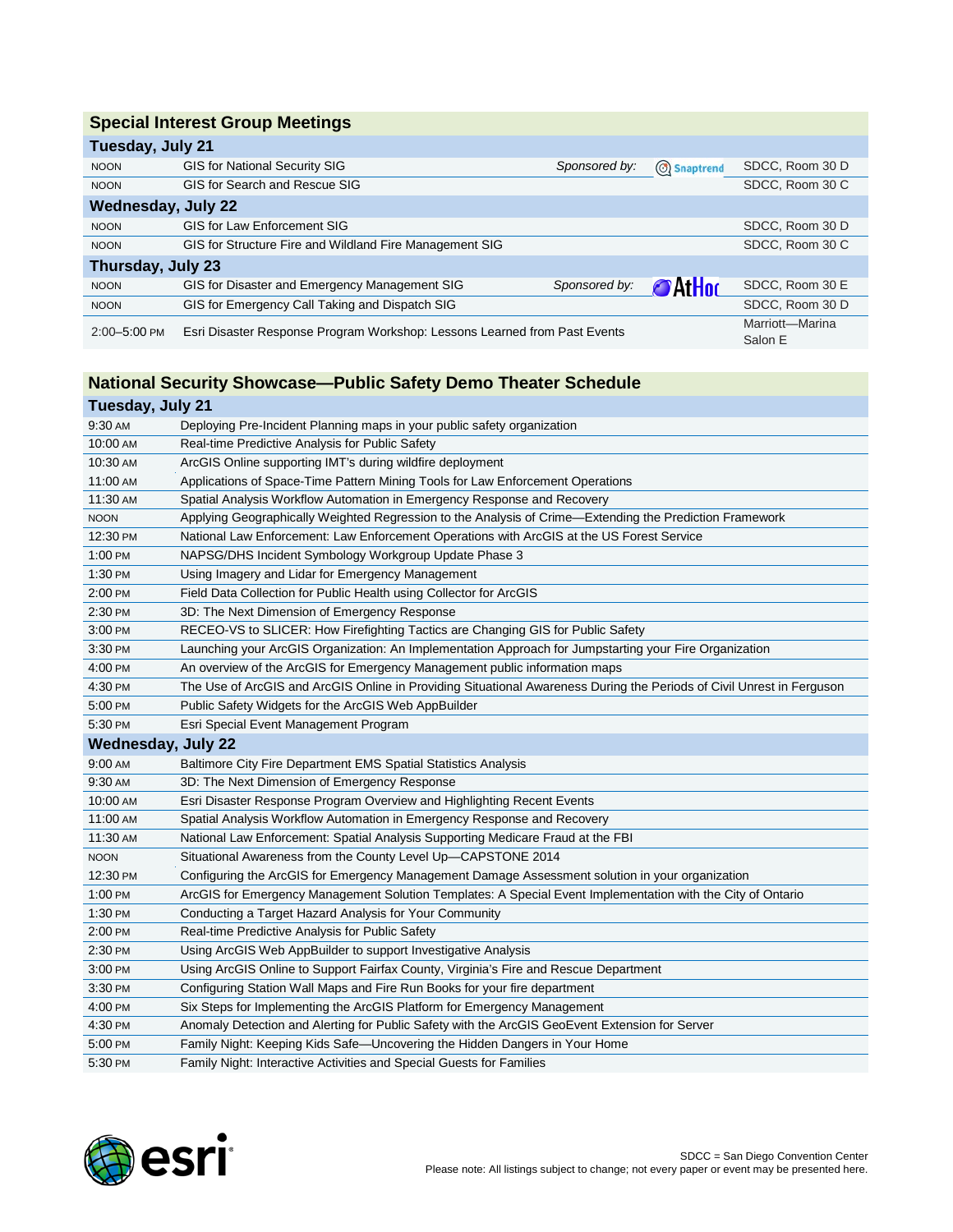#### **Thursday, July 23** 9:00 AM Configuring the ArcGIS for Emergency Management incident reporting maps and applications 9:30 AM Using an Enterprise GIS to Facilitate Multi-Agency Cooperation During a Large Scale Event 10:00 AM National Law Enforcement: ArcGIS at the National Center for Missing and Exploited Children (NCMEC) 10:30 AM Deploying GIS Apps for Public Safety—The Rancho Cucamonga Story 11:00 AM ArcGIS Full-Motion Video Capabilities for Public Safety 11:30 AM Reducing the Burden of Freedom of Information Requests with the ArcGIS Platform NOON Deploying Public Safety Incident Maps in your agency 12:30 PM Disaster Response Mapping and Data Sharing Using ArcGIS Online—Lessons Learned since 2014 Napa Earthquake 1:00 PM An Overview of the State and Local Emergency Management Solutions

## **National Security Showcase—OPS Center Demo Theater Schedule**

#### **Tuesday, July 21**

| 9:30 AM                   | OPS Center—ArcGIS Platform for Fire and Emergency Services: The data you need, when you need it the most |  |  |
|---------------------------|----------------------------------------------------------------------------------------------------------|--|--|
| 11:30 AM                  | OPS Center-Preparing for and Responding to Disasters with the ArcGIS Platform                            |  |  |
| 1:30 PM                   | OPS Center—Intelligence Integration for National Security with the ArcGIS Platform                       |  |  |
| 3:30 PM                   | OPS Center—Managing Civil Disorder with the ArcGIS Platform for Law Enforcement                          |  |  |
| <b>Wednesday, July 22</b> |                                                                                                          |  |  |
| 9:30 AM                   | OPS Center—ArcGIS Platform for Fire and Emergency Services: The data you need, when you need it the most |  |  |
| 11:30 AM                  | OPS Center—Intelligence Integration for National Security with the ArcGIS Platform                       |  |  |
| 1:30 PM                   | OPS Center—Preparing for and Responding to Disasters with the ArcGIS Platform                            |  |  |
| 3:30 PM                   | OPS Center—Managing Civil Disorder with the ArcGIS Platform for Law Enforcement                          |  |  |
| Thursday, July 23         |                                                                                                          |  |  |
| 9:30 AM                   | OPS Center—Managing Civil Disorder with the ArcGIS Platform for Law Enforcement                          |  |  |
| 10:30 AM                  | OPS Center—Preparing for and Responding to Disasters with the ArcGIS Platform                            |  |  |
| 11:30 AM                  | OPS Center—ArcGIS Platform for Fire and Emergency Services: The data you need, when you need it the most |  |  |
| 12:30 PM                  | OPS Center—Intelligence Integration for National Security with the ArcGIS Platform                       |  |  |

### **Moderated Paper Presentations**

| Tuesday, July 21 |  |  |
|------------------|--|--|
|                  |  |  |

| 8:30 AM                   | Disaster Management         | GIS for Common Operating Picture in Disaster Management | SDCC, Room 30 E    |
|---------------------------|-----------------------------|---------------------------------------------------------|--------------------|
| 10:15 AM                  | Disaster Management         | GIS in Emergency Response and National Health           | SDCC, Room 30 E    |
| 10:15 AM                  | <b>Homeland Security</b>    | GIS for Homeland and National Security                  | SDCC, Room 30 D    |
| 1:30 PM                   | Disaster Management         | Dynamic Data for Disaster Response                      | SDCC, Room 30 E    |
| 1:30 PM                   | Law Enforcement             | Using GIS for Surveillance and Redistricting            | SDCC, Room 30 D    |
| 1:30 PM                   | <b>Special Presentation</b> | Weather, GIS and Big Data                               | SDCC, Ballroom 20D |
| 1:30 PM                   | <b>Public Safety</b>        | GIS for Search and Rescue and Hazmat Response           | SDCC, Room 30 C    |
| 3:15 PM                   | Disaster Management         | <b>Situational Awareness Using GIS</b>                  | SDCC, Room 30 E    |
| 3:15 PM                   | Law Enforcement             | <b>GIS for Spatial Criminal Analysis</b>                | SDCC, Room 30 D    |
| 3:15 PM                   | <b>Public Safety</b>        | Fire Service Maps and Apps for Local Government         | SDCC, Room 31 B    |
| <b>Wednesday, July 22</b> |                             |                                                         |                    |
| 8:30 AM                   | Disaster Management         | <b>Essential Data for Emergency Management</b>          | SDCC, Room 30 E    |
| 8:30 AM                   | Law Enforcement             | Law Enforcement Maps and Apps for Local Government      | SDCC, Room 32 B    |
| 8:30 AM                   | <b>Public Safety</b>        | Using GIS for Incident Response and Analytics           | SDCC, Room 30 C    |
| 10:15 AM                  | Disaster Management         | Risk and Vulnerability Analysis Using GIS               | SDCC, Room 30 E    |
| 10:15 AM                  | Law Enforcement             | Modeling and Analyzing Spatial Data in Law Enforcement  | SDCC, Room 30 D    |
| 10:15 AM                  | <b>Public Safety</b>        | GIS for Emergency Response                              | SDCC, Room 30 C    |
| 1:30 PM                   | Disaster Management         | GIS for Planning and Mitigation Scenarios               | SDCC, Room 30 E    |
| 1:30 PM                   | Law Enforcement             | GIS for Situational Awareness and Decision Making       | SDCC, Room 30 D    |
| 1:30 PM                   | <b>Public Safety</b>        | GIS for Wildland Fire Management                        | SDCC, Room 30 C    |
| 3:15 PM                   | Disaster Management         | GIS for Disaster Management                             | SDCC, Room 30 E    |